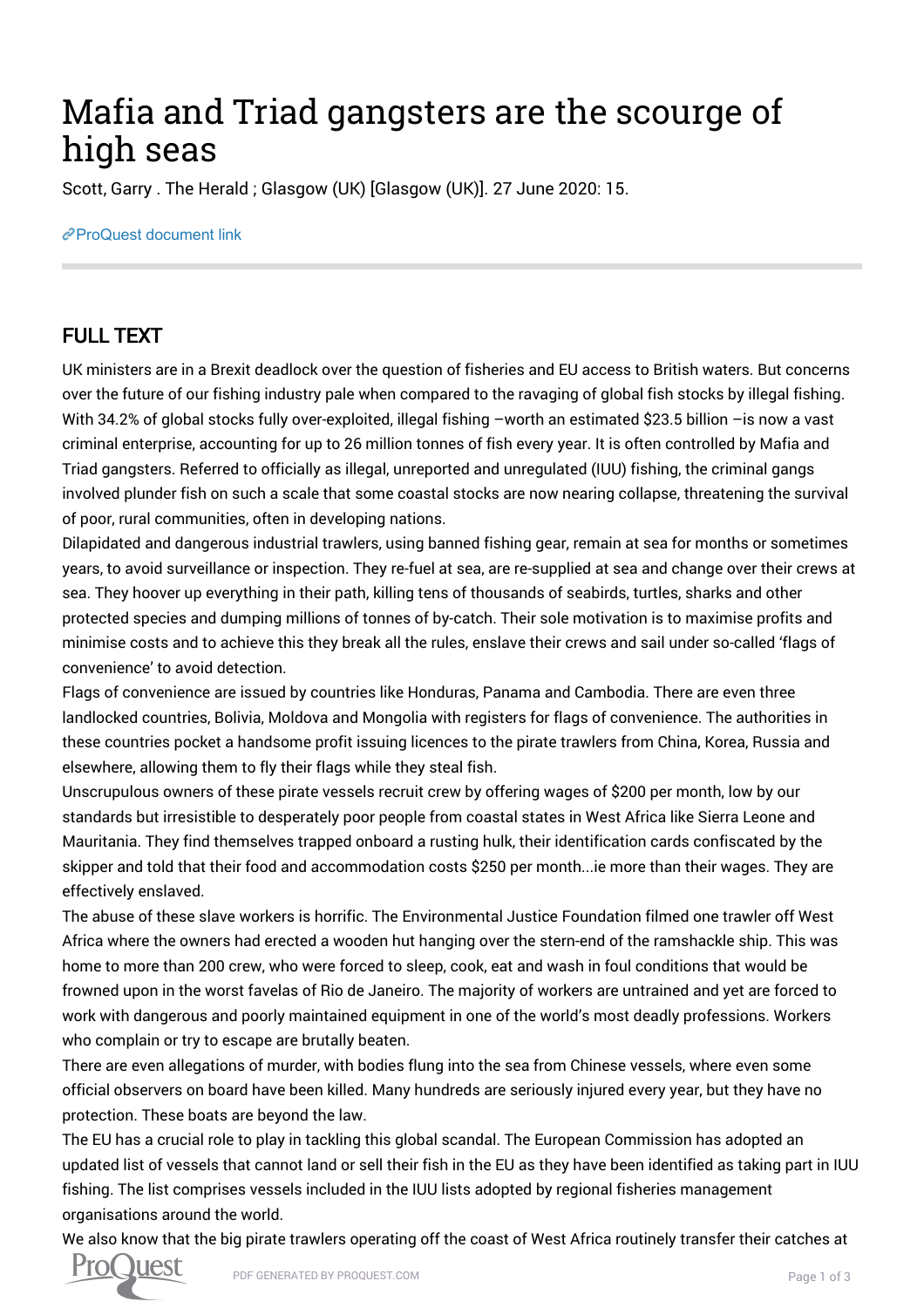sea to refrigerator vessels and then land the catch out of sight in ports of convenience around the world. This fish is then mixed or processed to cover its tracks and sold into the European market, despite the fact that it has been caught and stored under these desperately unhygienic and insanitary conditions. These pirate owners must be exposed, closed down and prosecuted.

The European Commission needs to get tough. They need to smash down on those member states who tolerate this economic and environmental scandal. They need to urge the United Nations to enforce a worldwide International Maritime Organisation (IMO) number as a unique identifier for all industrial fishing vessels and commit funding, as has been done by Spain, towards the creation of a Global Record of fishing vessels in a bid to help tackle IUU fishing. This would be relatively easy to do and such enforced transparency would enable fishing authorities around the world to root out the pirates.

Europe is only 40% self-sufficient in fish for human consumption. We import 60% of all the fish we eat. A portion of this imported fish may come from pirate sources. EU consumers are therefore financing this vast criminal project with all its attendant human rights abuse, environmental damage and impoverishment of poor coastal communities.

Meanwhile our own fishermen are forced to obey an over-abundance of regulations, with 'total allowable catches', quotas, a limit to the days they can go to sea, engine size restrictions, enforced tie-ups, decommissioning schemes, scrapping, designated ports, technical measures, mesh sizes and a host of red tape. The life of a fisherman is fraught, but our fishermen obey the rules. It is sickening for them to see imports of illegally caught fish from outside the EU undercutting their markets.

More than 3 billion people in the world rely on fish for critical animal protein, underscoring the importance of sustainable fisheries in supporting global food security.

As world populations continue to soar, the demand for seafood increases and an increasing segment of fish stocks are being harvested beyond their ability to sustainably reproduce. "Fishing down the food chain" is the result. While aquaculture is one supplementary way of meeting high consumer demand, the gap between supply and demand continues to widen. IUU fishing is recognised as a major threat to the long-term sustainability of the world's oceans.

IUU fishing is often connected to transnational crime, including human rights abuse, tax evasion, piracy, drugs, and arms and human trafficking. So as UK ministers wrangle over new rules for post-Brexit fishermen in UK waters, they should add their weight to demanding international laws that control IUU fishing and the massive damage it causes.

CREDIT: Garry Scott

## DETAILS

| Subject:                  | Organized crime; Fishing vessels; Fishing; Human rights; Fisheries management;<br><b>Commercial fishing; Fish</b> |
|---------------------------|-------------------------------------------------------------------------------------------------------------------|
| Location:                 | West Africa United Kingdom--UK                                                                                    |
| Company / organization:   | Name: European Commission; NAICS: 928120                                                                          |
| <b>Publication title:</b> | The Herald; Glasgow (UK)                                                                                          |
| First page:               | 15                                                                                                                |
| <b>Publication year:</b>  | 2020                                                                                                              |